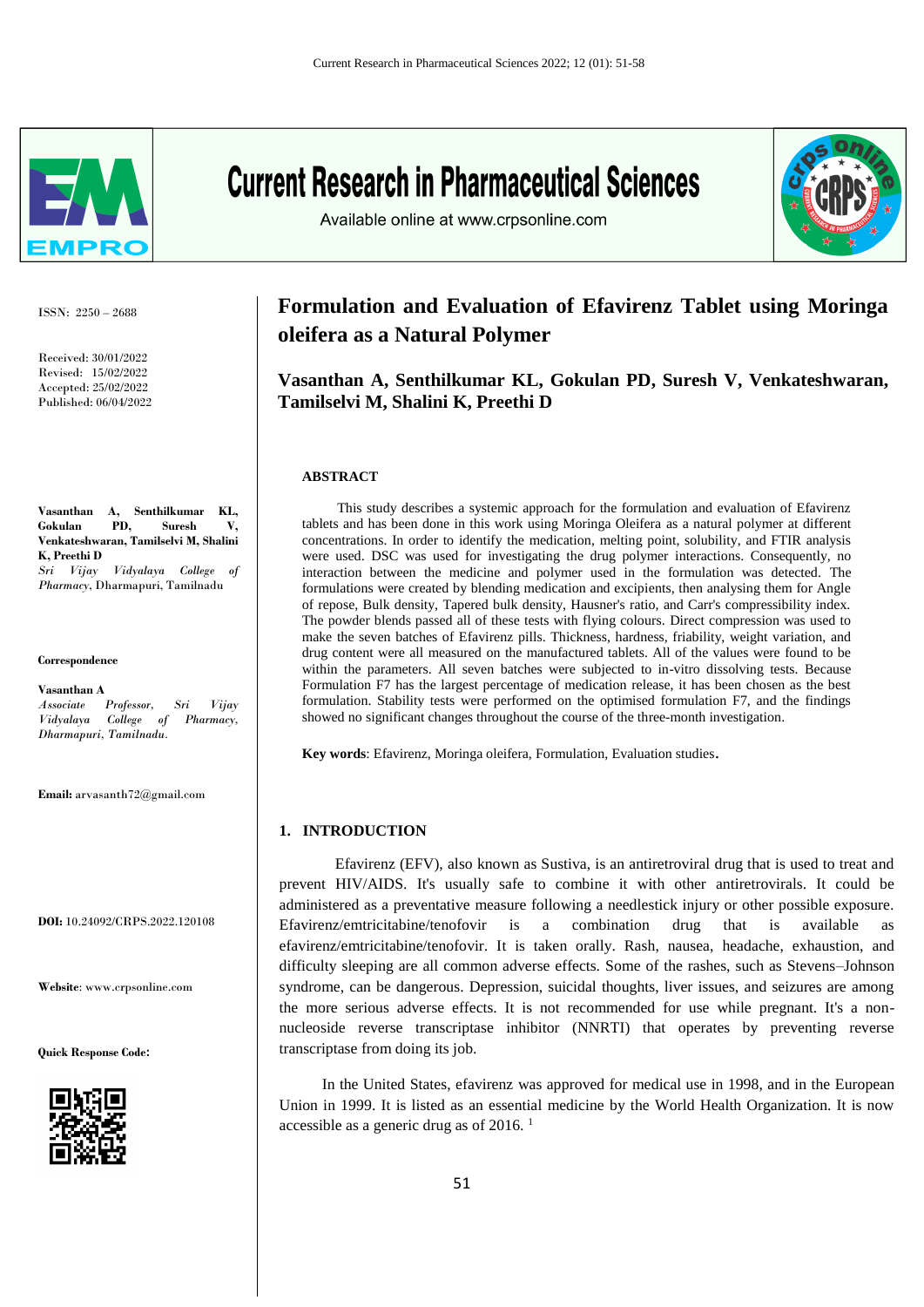#### **1.1 HIV**

 HIV/AIDS (Human Immunodeficiency Virus Infection/Acquired Immunodeficiency Syndrome) is an immune system disease caused by infection with the human immunodeficiency virus (HIV). A person may experience a brief period of influenza-like sickness during the initial infection. This is usually followed by a period of time when there are no symptoms. As the condition continues, it wreaks havoc on the immune system, making the person far more susceptible to infections, including opportunistic infections and cancers that seldom harm persons with healthy immune systems.

 HIV is a member of the Lentivirus genus, which belongs to the Retroviridae family. Many morphologies and biological features are shared by lentiviruses. Lentiviruses infect a wide range of organisms and are known for causing long-term diseases with a protracted incubation time. Lentiviruses are single-stranded, positive-sense, enclosed RNA viruses that are transferred.<sup>2,3</sup>

#### *1.1.1 Types of HIV/AIDS*

 The considerable genetic heterogeneity of the Human Immunodeficiency Virus is one of the problems in treating it. HIV is split into two types: type 1 (HIV-1) and type 2 (HIV-2).

#### *1.1.1.1 HIV-1*

 HIV-1 is the virus's most common and dangerous strain. HIV-1 is divided into three groups by scientists: a major group (Group M) and two or more lesser groups. Each group is thought to reflect a separate SIV transmission into humans (but subtypes within a group are not). All six potential reading frames (RFs) of the HIV-1 full genome sequence contain a total of 39 ORFs. However, just a few of them are operational.

#### *1.1.1.2 HIV-2*

 HIV-2 is primarily connected to the simian immunodeficiency virus (SIV smm), which is found in the forests of coastal West Africa and is endemic in sooty mangabeys (Cercocebus atys). The viruses most closely linked to the two strains of HIV-2 that spread widely in people (HIV-2 groups A and B) are the SIV smm found in the sooty mangabeys of the Tai forest in Western Ivory Coast, according to phylogenetic study.4,5

#### **1.2 Moringa Oleifera**

 [*Guilandina moringa* L, *Hyperanthera moringa* (L.) Vahl , *Moringa pterygosperma]*

 The horseradish tree, Moringa oleifera, is a pan-tropical species with names like Benzolive, Drumstick Tree, Kelor,

Marango, Mlonge, Mulangay, Nébéday, Saijhan, and Sajna. Moringa Oleifera is the most frequently cultivated species of the Moringaceae Monogeneric family, which is native to India, Pakistan, Bangladesh, and Afghanistan's sub-Himalayan regions. The ancient Romans, Greeks, and Egyptians used this fast-growing tree and it is now widely cultivated and has become naturalised in many tropical locations.<sup>6,7</sup>

#### **2. METHODOLOGY**

#### **2.1 Materials and Methods**

#### *2.1.1 Preparation of Efavirenz Tablets*

 Accurately weighed amount of selected ingredients which is listed in table -1 [F1 –F7] reprenting 600 mg equivalent of drug was mixed using the direct compression method. All the ingredients with drug except magnesium stearate were taken in the mortar. The powder blend was then mixed well by using mortar and pestle for 15 to 30 minutes, and then each mixture was passed through #80 sieves. Finally, magnesium stearate was added as a lubricant and mixed thoroughly; lactose was used as diluents. The resultant mixture was compressed using 16 stations cadmach tablet compression machine to produce tablets.

Table No1: Composition of Various Efavirenz Tablet Formulations

| S.             | <b>Ingredients</b> | <b>Formulations</b> |     |     |     |     |     |            |
|----------------|--------------------|---------------------|-----|-----|-----|-----|-----|------------|
| N <sub>0</sub> |                    | F1                  | F2  | F3  | F4  | F5  | F6  | ${\bf F7}$ |
| 1)             | Efavirenz          | 350                 | 350 | 350 | 350 | 350 | 350 | 350        |
| 2)             | Mo                 | 20                  | 30  | 40  | 50  | 60  | 70  | 80         |
|                | rin                |                     |     |     |     |     |     |            |
| 3)             | Lactose            | 175                 | 165 | 155 | 145 | 135 | 125 | 115        |
| 4)             | Starch             | 40                  | 40  | 40  | 40  | 40  | 40  | 40         |
| 5)             | Magnesium          | 10                  | 10  | 10  | 10  | 10  | 10  | 10         |
| 6)             | Talc               | 5                   | 5   | 5   | 5   | 5   | 5   | 5          |
| Total          |                    | 600                 | 600 | 600 | 600 | 600 | 600 | 600        |
|                |                    |                     |     |     |     |     |     |            |

#### **2.2 Evaluation**

#### **2.2.1 Micromeritic properties of powder blend**

#### *2.2.1.1 Angle of repose*

 Angle of repose is defined as the maximum angle possible between the surfaces of a pile of powder and horizontal plane and it was calculated using the following equation: **8,9**

 $\theta = \text{Tan}^{-1}(\mathbf{h}/\mathbf{r})$ 

Where, 'h' is the height of powder blend cone

'r' is the radius of powder blend cone.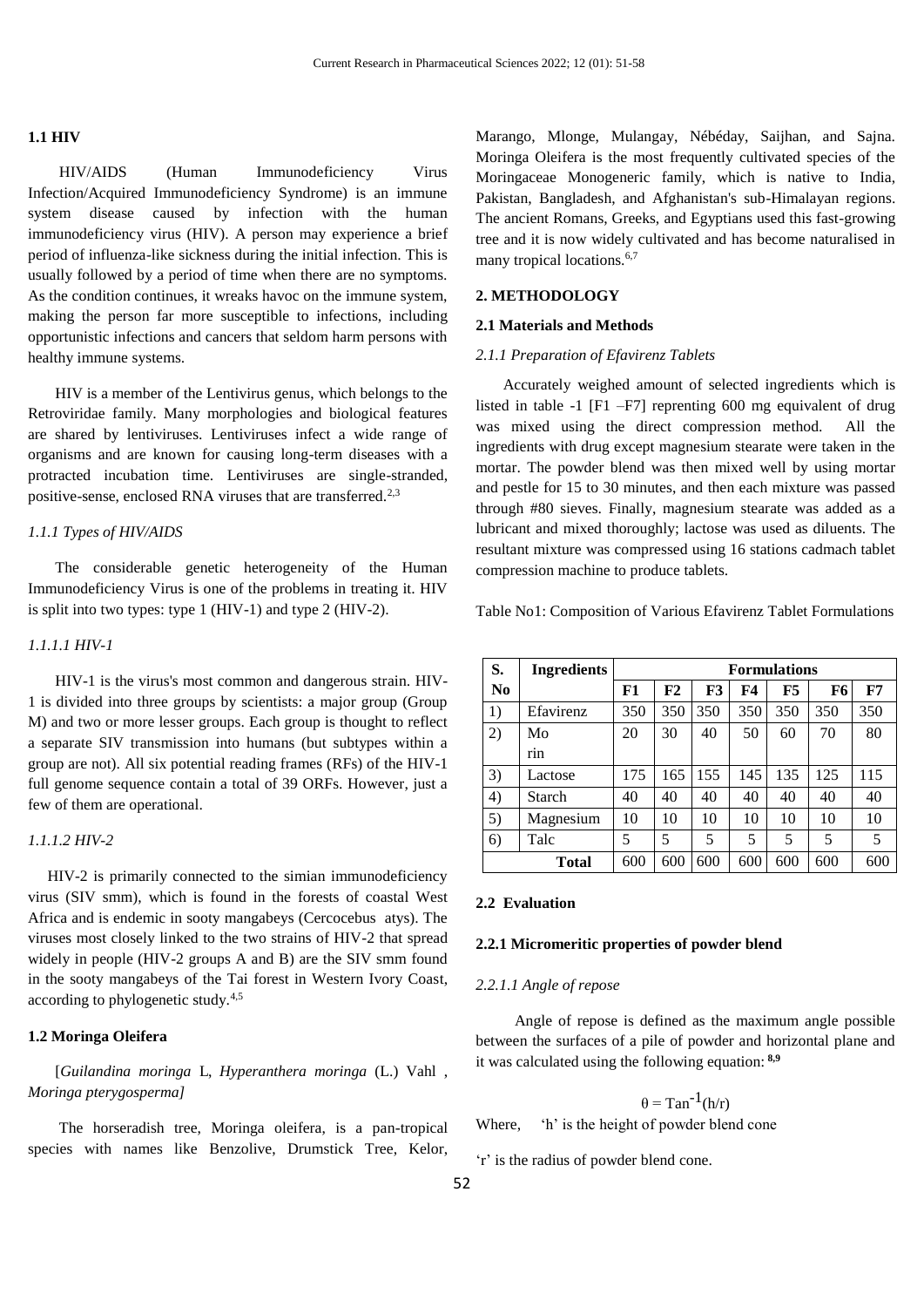| S. No | <b>Angle of Repose</b><br>ΈH | <b>Flowability</b> |  |
|-------|------------------------------|--------------------|--|
|       | <20                          | Excellent          |  |
|       | $20 - 30$                    | Good               |  |
|       | $30 - 35$                    | Passable           |  |
|       | >40                          | Very poor          |  |

Table No 2: Flow properties and corresponding Angle of repose

#### *2.2.1.2 Bulk density and tapped density:*

 An accurately weighed (10gms) powder blend from each formulation was taken and shaken lightly to break any agglomerates formed and it was introduced into a measuring cylinder. The volume occupied by the powder blend was measured which give bulk volume. The measuring cylinder was tapped until no further change in volume was noted which gave the tapped volume. Both bulk density (BD) and tapped bulk density (TBD) of powder blend was determined using the following formula. **8,9**

## $BD = Weight of the powder blend / Volume of the powder$ blend

 $TBD = Weight of the powder blend / Tapped volume of the$ powder blend

#### *2.2.1.3* **Carr's Compressibility index**

The car's compressibility index was determined by using the following formula. **8,9**

Carr's Compressibility Index  $(\% )$  =

 $[(TBD - LBD)/TBD] \times 100$ 

LBD = Loose Bulk Density, TBD = Tapped Bulk Density

| S.<br>N <sub>0</sub>        | % Compressibility | <b>Flowability</b>    |
|-----------------------------|-------------------|-----------------------|
|                             | $May-15$          | Excellent             |
| $\mathcal{D}_{\mathcal{L}}$ | $Dec-16$          | Good                  |
| $\mathcal{R}$               | 18-21             | Fair passable         |
|                             | 23-35             | Poor                  |
|                             | 33-38             | Very poor             |
|                             |                   | <b>Extremely Poor</b> |

### *2.2.1.4* Hausner's ratio:

Hausner's ratio is the ratio of the initial volume of the powder mass to the final volume of the powder mass obtained after the specified number of tapping. **8,9**

Table no 4**:** Scale of Flowability based on Hausner's Ratio

| S. No | Hausner's ratio | Flow<br><b>Property</b> |
|-------|-----------------|-------------------------|
|       | $0.0 - 1.25$    | Free flow               |
|       | $1.25 - 1.6$    | Cohesive flow           |

The above Micromeritic properties of powder blend was shown in TableNo-7

#### **2.3 Physico-Chemical Properties Of Tablets**

#### *2.3.1. Appearance*

 The tablets were observed visually for any defect during compression and handling.

#### *2.3.2. Size and Thickness*

Due to differences in densities of different concentrations of polymer used in formulation, the size and thickness of a tablet can vary with no change in weight. A Vernier calliper was used to measure the thickness of the tablets.

#### *2.3.3. Hardness*

 The ability of a tablet to survive mechanical shocks during handling, manufacturing, packaging, and shipping is referred to as hardness. The hardness of the tablets was measured using a Monsanto hardness tester. The Ketan tablet hardness tester, a sort of Monsanto hardness tester used to evaluate tablet hardness tester, was one of the first testers for this test. The tester is made out of a barrel with a compressible spring sandwiched between two plungers. The bottom plunger is pressed against the tablet, and a zero reading is obtained. By rotating a threaded bolt, the upper plunger is pressed against a spring until the tablet cracks. A pointer moves along a gauge in the barrel as the spring is squeezed, indicating the force. The fracture force is measured in kilogrammes. The hardness of the tablet should be between 5 and 10 kg/cm2.<sup>10</sup>

*2.3.4. Friability*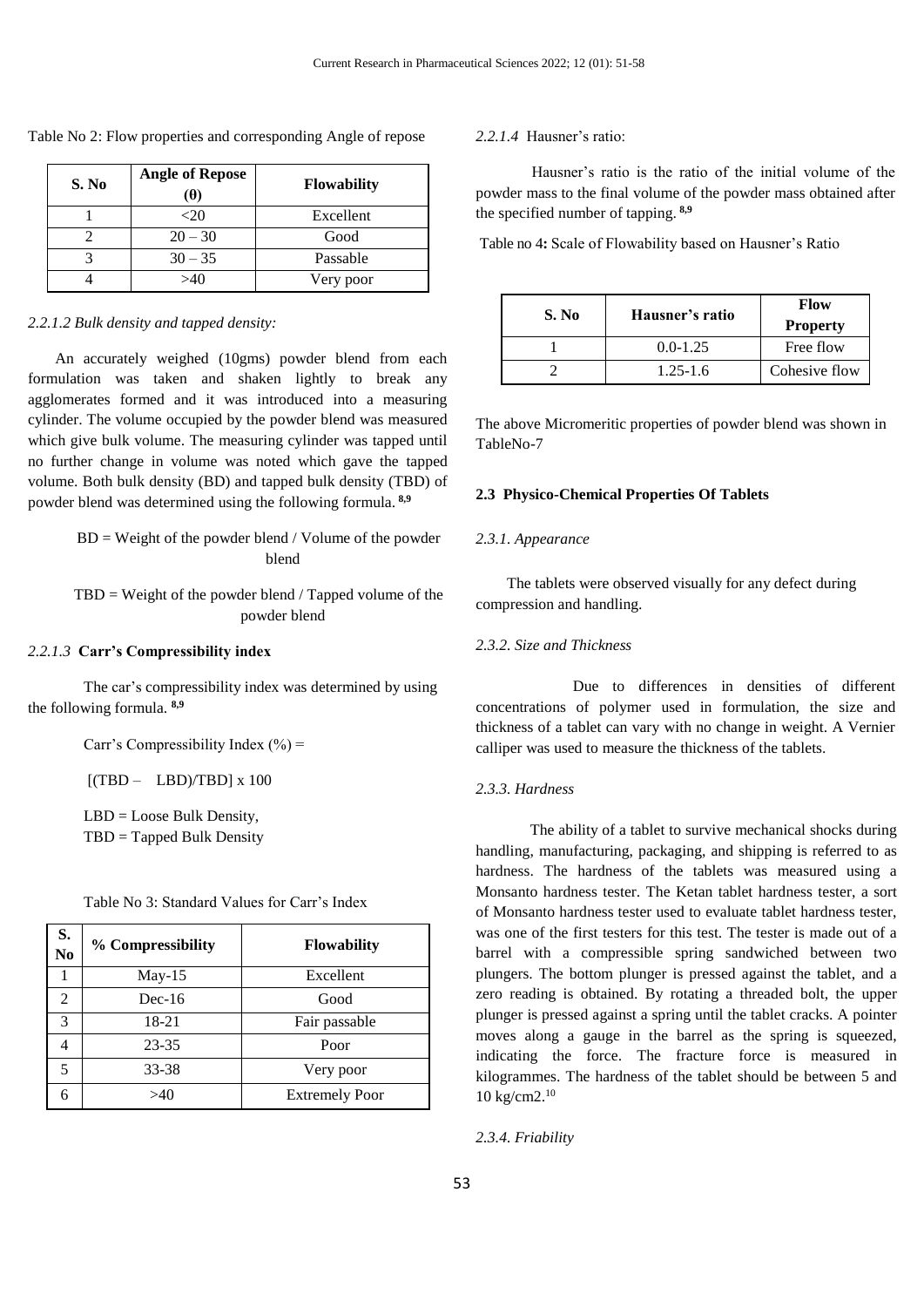The strength of a tablet is measured by its friability. The Roche friabilator is used to perform this test. A sample of preweighed tablets was placed in the plastic chamber of a friabilator, which spun at 25 rpm for four minutes (100 revolutions), dropping the pills to a distance of six inches with each revolution. After that, the tablets were dusted and reweighed. Compressed pills with a weight loss of less than 0.5 percent to 1 percent are regarded acceptable.<sup>10</sup> The formula for calculating percent friability (percent F) was as follows.

% Friability = (Initial weight – Final weight / Initial weight) x 100

#### *2.3.5. Weight Variation:*

 The weight variation test is randomly selecting 20 pills and weighing them individually. The average weight of a pill is calculated by multiplying the composite weight by 20. The percentage deviation of the individual weights from the average weight was then calculated. <sup>11,12</sup> Deviation should not exceed the values given in Table-5

**Table-5**- Percentage deviation allowed in weight variation

| <b>Average Weight of Tablet</b> | % Deviation allowed |  |  |
|---------------------------------|---------------------|--|--|
| 80 <sub>mg</sub> or less        |                     |  |  |
| More than 80mg but less than    | 7.5                 |  |  |
| 250 mg or more                  |                     |  |  |

#### *2.3.6. Drug content:*

 The drug content of the tablets must be closely monitored in order to forecast the formulation's potential and efficacy. Taking 10 tablets will establish the amount of active substance. 10 pills are powdered and weighed. A quantity of powder equal to 10mg of Efavirenz was properly weighed into a 100ml volumetric flask, dissolved in methanol, and the final volume was produced with 1% SLS. Filtration was done on the solution. The absorbance was measured at 247.6nm after 2.5ml of the filtrate was diluted to 10ml with 1 percent SLS.<sup>13,14</sup>

#### *2.3.7. In-vitro disintegration test:*

 This test is used to check that tablets will dissolve in water if they are to be used as dispersible tablets. One tablet is placed in one tube of the USP disintegration test instrument, which is then filled with a disc. The tablet is suspended in distilled water in a beaker, and the equipment is run until the tablet disintegrates.

When tested by the disintegration test for tablets, dispersible tablets must disintegrate within 3 minutes to meet IP criteria.

The apparatus consists of six glass tubes measuring 7.5 cm in length, 2 cm in internal diameter, and 2 mm in wall thickness. To determine disintegration time, one tablet was placed in each tube and the basket rack was placed in a 1 litre beaker of water kept at 37°0.5°C, such that the tablet remained 2.5 cm below the surface of the liquid on their upward movement and descended no closer than 2.5 cm from the beaker's bottom. The basket assembly was moved up and down by a typical motor-driven device at a frequency of 28 to 32 cycles/minutes over a distance of 5 to 6 cm. The time it took for the tablet to totally disintegrate was recorded.<sup>15</sup>

The above physical properties of powder blend were shown in Table No-8

#### **2.4** *In vitro* **Dissolution Studies**

 In 0.1N hydrochloric acid, the rate of dissolution of Efavirenz from tablets was investigated using USP XXIII dissolution test apparatus employing paddle stirrer. This is a single tablet. With 600mg of Efavirenz, a speed of 50 rpm, and a temperature of 37° -0.5°C, employed. At different times, a 10ml aliquot of dissolving medium was removed. intervals, filtered, and spectrophotometrically measured for Efavirenz concentration at 246.5nm.16,17

#### **2.5 Stability Studies**

 Stability testing is used to show how a product's quality has improved over time. Under the impact of a variety of factors, the drug substance or drug product changes over time. Temperature, humidity, and light are examples of environmental conditions that enable recommended practices. Storage conditions, re-test periods, and shelf-lives are all factors to consider. In general, the measurement of the rate at It takes a lengthy time for the product to deteriorate at room temperature. to stay away from the ideas of expedited stability investigations are used to avoid this unfavorable delay.

To determine the change in hardness, disintegration time, drug content, and other parameters,

The stability investigation of the optimized formulation F7 was carried out at 40°C in a humidity chamber with a 75% relative humidity. At regular intervals, samples were taken. during the 90 day research, the hardness of the optimized formulation F7 was tested. drug content and percentage drug release, as well as disintegration time

### **3. RESULT AND DISCUSSION**

#### **3.1 Colour and Appearance**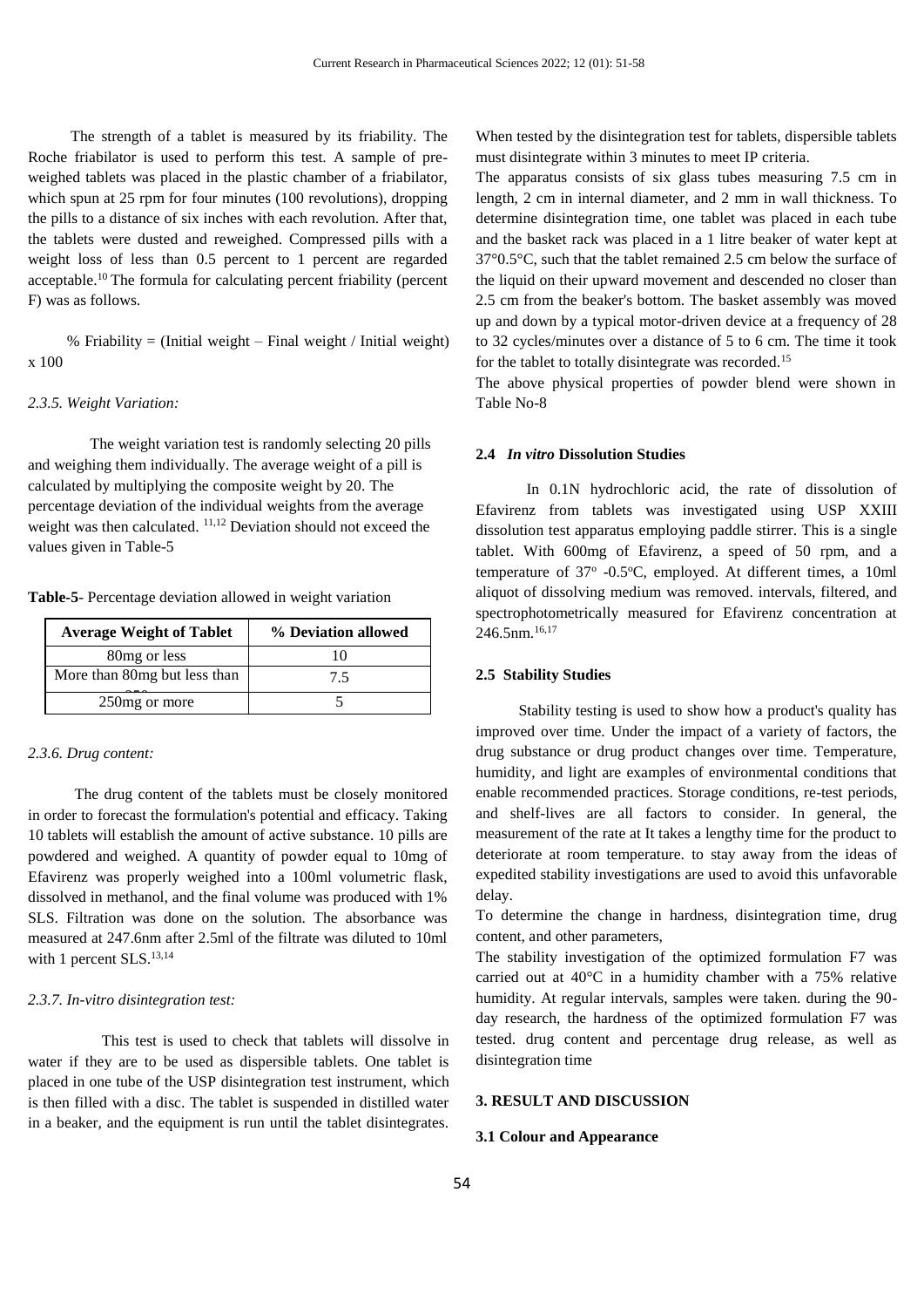White or almost white powder characterized the appearance and colour of the drug.

#### **3.2 Melting point**

 A sample of Efavirenz was measured to have a melting point of 140.66±1.15 ºC. The reported melting point range for Efavirenz is given as 138 - 141ºC

### **3.3 Solubility Studies of the Drug**

 The solubility of Efavirenz in numerous solvents was disbursed and results were shown in Table no 6.

| S.<br>No.      | <b>Solvent</b>  | Parts of<br>solvent<br>required per<br>part of solute | <b>Inference</b>         |
|----------------|-----------------|-------------------------------------------------------|--------------------------|
|                | Distilled water | >10000                                                | Practically<br>Insoluble |
| $\mathfrak{D}$ | Methanol        | $\mathfrak{D}$                                        | <b>Freely Soluble</b>    |
| 3              | Dichloromethane | 4                                                     | <b>Freely Soluble</b>    |
| 4              | $1\%$ w/v SLS   | 800                                                   | <b>Slightly Soluble</b>  |
| 5              | $0.1N$ HCl      | 80                                                    | Sparingly Soluble        |

#### **Table No:6** Solubility of Efavirenz

#### **3.4 Micromeritic properties**

 The results of the micrometric studies of powder blend was investigated and listed in Table No. 7

#### **3.5 Physicochemical properties**

 The results of the Physicochemical properties of efavirenz tablet was investigated and listed in Table No. 8

#### **3.6 Disintegration time**

The result of the disintegration time of the different formulation of the efavirenz tablet was investigated and listed in the table no.9

#### **3.7 Stability Studies**

 From the above results **F7** was found to be best formulation among the 7 formulations and hence it was selected for stability studies are listed in table no:10 and shown in the figure 1,2 and 3.



 **Fig . 1**. Comparison for hardness before and after stability studies of best formulation F7



**Fig.2**. Comparison for disintegration before and after stability studies of best formulation F 7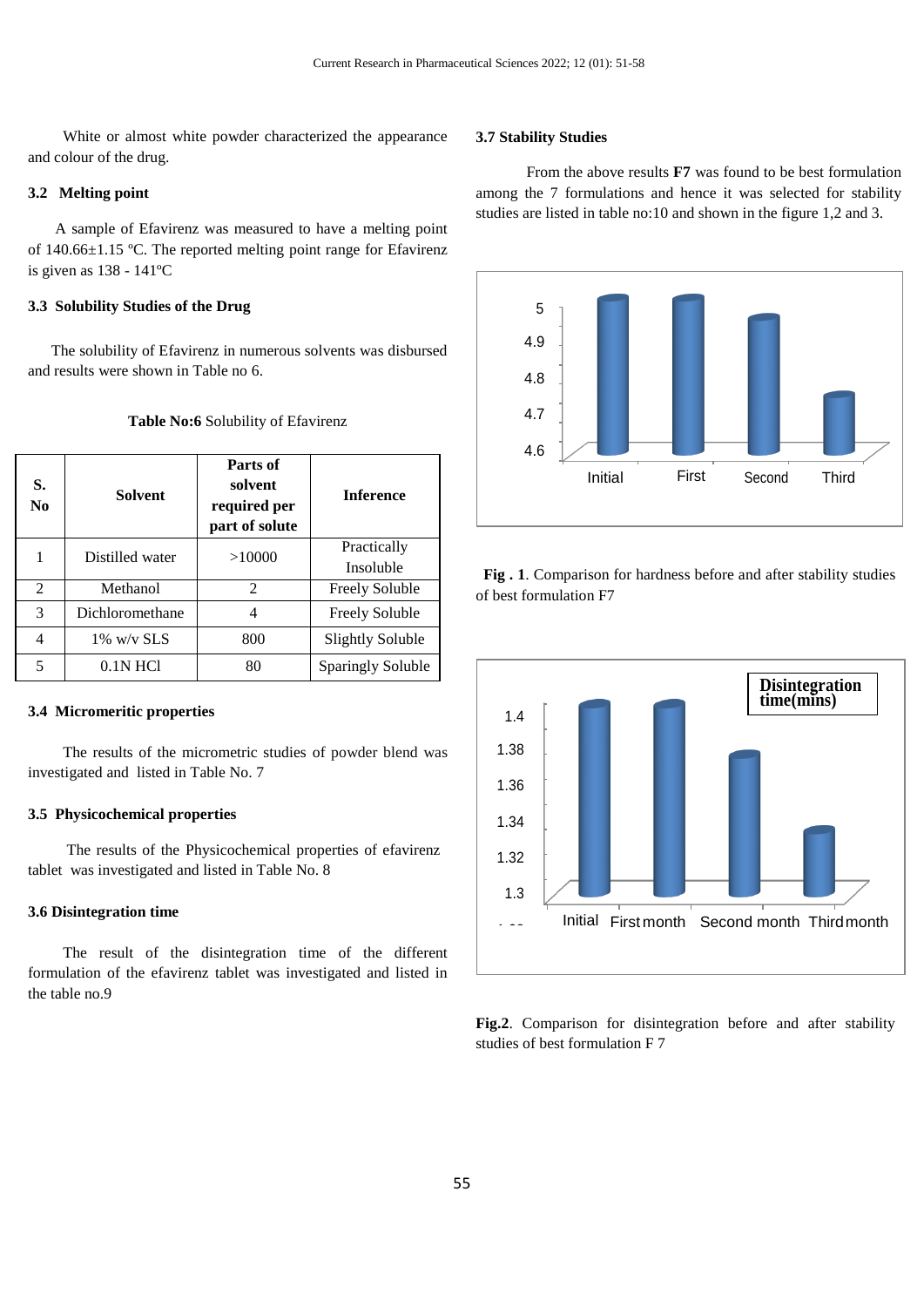



**Fig.3** Comparison for percentage of drug content before and after stability studies of best formulation F7

**Fig 4:** comparison for percentage of drug release before and after stability studies best formulation F7.

| <b>Formulation</b> | Angle of         | $LBD$ (gm/ml)      | TBD (gm/ml)        | Carr's Index     | Hausner's       |
|--------------------|------------------|--------------------|--------------------|------------------|-----------------|
| Code               | Repose $(°)$     |                    |                    | $(\%)$           | <b>Ratio</b>    |
| F1                 | $35.89 \pm 1.27$ | $0.5457 \pm 0.26$  | $0.6527 \pm 0.09$  | $13.91 \pm 1.75$ | $1.15 \pm 0.02$ |
| F2                 | $34.86 \pm 1.12$ | $0.5456 \pm 0.01$  | $0.6528 \pm 0.005$ | $15.42 \pm 3.32$ | $1.18 \pm 0.04$ |
| F <sub>3</sub>     | $31.03 \pm 0.05$ | $0.5484 \pm 0.005$ | $0.6527 \pm 0.09$  | $15.26 \pm 0.97$ | $1.17 \pm 0.01$ |
| F4                 | $31.56 \pm 1.24$ | $0.5483 \pm 0.12$  | $0.6526 \pm 0.024$ | $14.63 \pm 3.36$ | $1.17 \pm 0.04$ |
| F <sub>5</sub>     | $29.76 \pm 0.97$ | $0.5416 \pm 0.14$  | $0.6528 \pm 0.002$ | $20.57 \pm 3.31$ | $1.25 \pm 0.05$ |
| F <sub>6</sub>     | $28.03 \pm 0.01$ | $0.5417 \pm 0.02$  | $0.6527 \pm 0.015$ | $15.65 \pm 3.29$ | $1.18 \pm 0.04$ |
| F7                 | $27.06 \pm 1.25$ | $0.5199 \pm 0.016$ | $0.6524 \pm 0.05$  | $19.73 \pm 3.34$ | $1.24 \pm 0.04$ |

Table no-8 Physico-chemical properties

| <b>Formulation</b><br>code | <b>Thickness</b><br>(mm) | <b>Diameter</b><br>(mm) | Weight<br><b>Variation</b><br>(%) | <b>Hardness</b><br>$\frac{\text{kg/cm}^2}{\text{m}^2}$ | Friability<br>(%) | Drug<br>content<br>$\left(\frac{0}{0}\right)$ |
|----------------------------|--------------------------|-------------------------|-----------------------------------|--------------------------------------------------------|-------------------|-----------------------------------------------|
| F1                         | $5.03 \pm 0.057$         | $15.8 \pm 0.00$         | $2.15 \pm 0.02$                   | $4.86 \pm 0.321$                                       | $1.03 \pm 0.057$  | $97.25 \pm 0.06$                              |
| F2                         | $5.06 \pm 0.057$         | $15.8 \pm 0.00$         | $3.62 \pm 0.02$                   | $4.43 \pm 0.568$                                       | $0.27 \pm 0.000$  | $97.48 \pm 0.01$                              |
| F <sub>3</sub>             | $5.01 \pm 0.01$          | $15.8 \pm 0.00$         | $2.19 \pm 0.03$                   | $4.90 \pm 0.200$                                       | $0.94 \pm 0.005$  | $98.37 \pm 0.01$                              |
| F <sub>4</sub>             | $5.06 \pm 0.057$         | $15.8 \pm 0.00$         | $3.41 \pm 0.02$                   | $5.06 \pm 0.288$                                       | $1.06 \pm 0.015$  | $96.53 \pm 0.005$                             |
| F <sub>5</sub>             | $5.03 \pm 0.057$         | $15.8 \pm 0.00$         | $2.26 \pm 0.02$                   | $4.83 \pm 0.404$                                       | $0.81 \pm 0.016$  | $97.25 \pm 0.005$                             |
| F <sub>6</sub>             | $5.06 \pm 0.057$         | $15.8 \pm 0.00$         | $3.40 \pm 0.01$                   | $4.56 \pm 0.152$                                       | $0.78 \pm 0.020$  | 98.38±0.01                                    |
| F7                         | $5.0 \pm 0.1$            | $15.8 \pm 0.00$         | $2.21 \pm 0.02$                   | $5.00 \pm 0.100$                                       | $0.82 \pm 0.080$  | $99.56 \pm 0.01$                              |

All the values are expressed as a mean  $\pm SD$ , n=3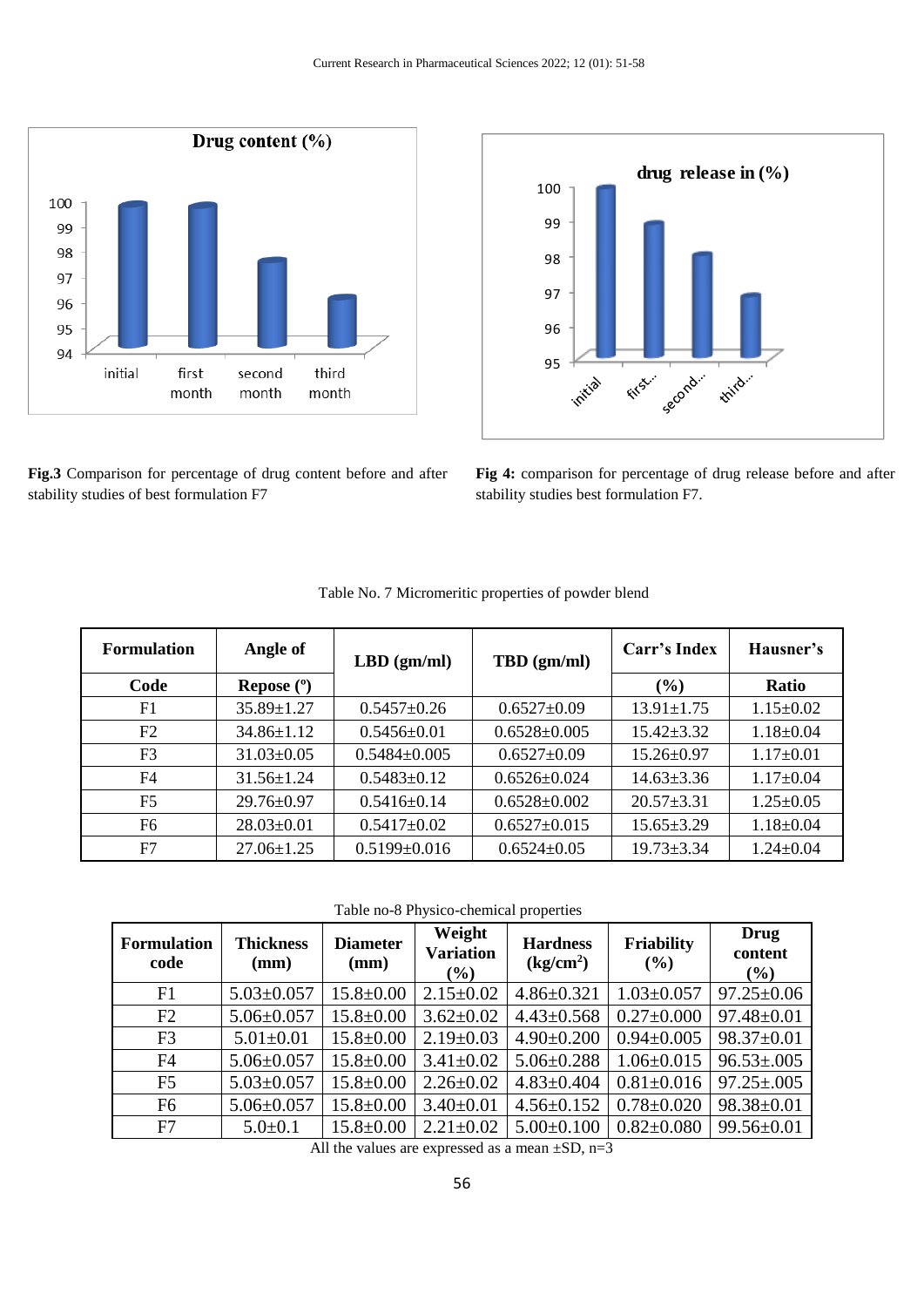Table no:9 Disintegration time of different Formulation of Efavirenz Tablets **4. CONCLUSION** 

| <b>Formulation code</b> | <b>Disintegration Time</b><br>(minutes) |
|-------------------------|-----------------------------------------|
| F1                      | $5.41 \pm 0.08$                         |
| F2                      | $5.45 \pm 0.06$                         |
| F <sub>3</sub>          | $4.21 \pm 0.08$                         |
| F4                      | $3.31 \pm 0.08$                         |
| F <sub>5</sub>          | $2.28 \pm 0.111$                        |
| F6                      | $2.31 \pm 0.140$                        |
|                         | $1.39 \pm 0.118$                        |

 According to the findings, an efavirenz pill was developed employing moringa oleifera as a natural polymer, and several evaluation studies like thickness, friability ,hardness , drug content ,disintegration test etc., were evaluated and it delivers therapeutically relevant quantities of the active material to the target organ with minimal discomfort and side effects, boosting patient compliance with the therapies.

# **5. ACKNOWLEDGEMENT**

All authors are thankful to the management, Sri Vijay Vidyalaya College of Pharmacy, Dharmapuri for providing necessary facilities to accomplish the research works.

| <b>Stability</b><br><b>Chamber</b>        | <b>Time</b> | Appearance | <b>Hardness</b><br>(kg/cm2) | <b>Disintegration</b><br>(mins) | Drug control<br>$($ %) | % Drug<br>release |
|-------------------------------------------|-------------|------------|-----------------------------|---------------------------------|------------------------|-------------------|
| $40 \pm 2^{\circ}$ Cwith<br>$75 + 5\% RH$ | Initial     | White      | $5.00 \pm 0.10$             | $.39 \pm 0.118$                 | $99.56 \pm 0.01$       | $99.84 \pm 0.02$  |
|                                           | $1st$ month | No change  | $5.00+0.01$                 | $1.39 \pm 0.106$                | $99.52 \pm 0.19$       | $98.80 \pm 0.01$  |
|                                           | $2nd$ month | No change  | $4.9 \pm 0.15$              | $1.35 \pm 0.120$                | $97.36 \pm 0.02$       | $97.92 \pm 0.01$  |
|                                           | $3rd$ month | No change  | $4.5 \pm 0.11$              | $1.29 \pm 0.01$                 | $95.89 \pm 0.11$       | $96.75 \pm 0.02$  |

| Table no: 10 Stability studies of best formulation |  |  |  |  |
|----------------------------------------------------|--|--|--|--|
|----------------------------------------------------|--|--|--|--|

# **REFERENCES**

- 1. K.P.R. Chawdary and Annamma Devi, G.S., International Journal of Research in Pharmacy and Chemistry (In press), Manuscript No. IJRPC-254.
- 2. American Cancer Society. 2009. Possible Risks of Blood Product Transfusions; 1/13.
- 3. Institute of Medicine, 1986. National Academy of Sciences. Confronting AIDS; 98.
- 4. Barghese, B. Reducing Risk of Sexual HIV Transmission. Sexually Transmitted Diseases. 2002; 29(1):39-40.
- 5. Francis, D.P., The prevention of acquired immunodeficiency syndrome in the United States. JAMA; 1987; 257:1360.
- 6. Fuglie LJ (1999) The Miracle Tree: Moringa oleifera: Natural Nutrition for the Tropics. Church World Service, Dakar. 68 pp; revised in 2001 and published as The Miracle Tree: The Multiple Attributes of Moringa, 172 pp.
- 7. Price ML (1985) The Moringa Tree. ECHO Technical Note. Educational Concerns for Hunger Organization, N. Ft. Meyers, FL. http://www.echotech.org/technical/technotes/mo ringabiomasa.pdf.
- 8. Matsunaga H, Eguchi T, Nishijima K, Enomoto T, Sasaoki K, Nakamura N. Solid state characterization of candesartan cilexetil (TCV-116): Crystal structure and molecular mobility. Chem Pharm Bull 1999; 47:182-6.
- 9. Naveen C, Shastri N, Tadikonda RR. Use of the liquisolid compact technique for improvement of the dissolution rate of valsartan. Acta Pharm Sin B 2012; 2:502-8.
- 10. Sanjeev Raghavendra Gubbi, Ravindra Jarag. Formulation and characterization of atorvastatin calcium liquisolid compacts. Asian J Pharm Sci 2010; 5:50-60.